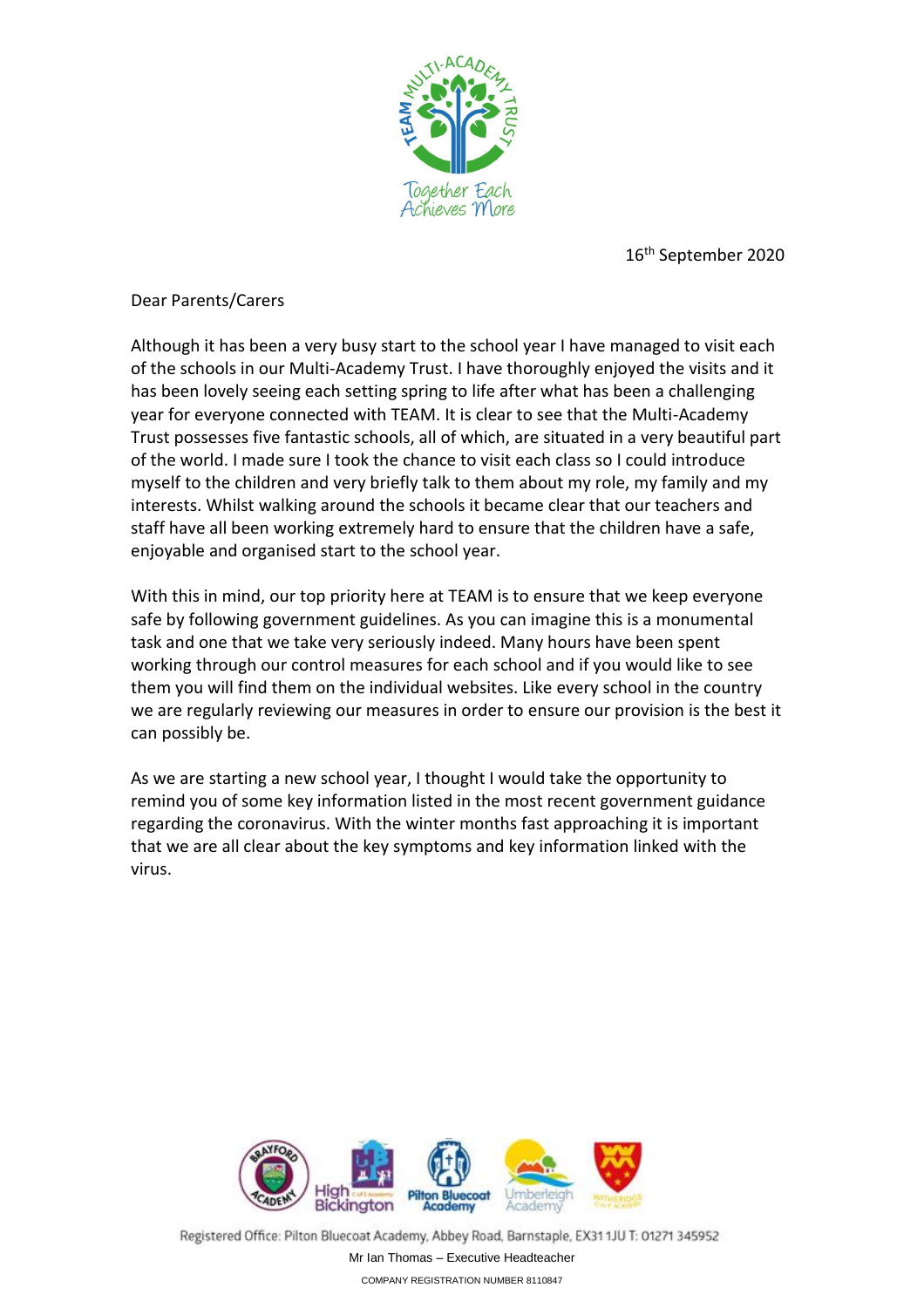

## **Public Health England Guidance**

Symptoms of coronavirus are:

- High temperature(37.8c or above/ feeling hot to touch on your chest or back) and/or
- New continuous cough (a new cough where you keep on coughing. This means coughing a lot for more than an hour or three or more episodes of coughing in a day) and /or
- A loss of, or change in, normal sense of taste or smell (anosmia)

|               | A loss of, or change in, normal sense of taste or smell (anosmia)                                                                                                 |                                                                                                                                                                                                                             |
|---------------|-------------------------------------------------------------------------------------------------------------------------------------------------------------------|-----------------------------------------------------------------------------------------------------------------------------------------------------------------------------------------------------------------------------|
| <b>Issue</b>  | Home                                                                                                                                                              | School                                                                                                                                                                                                                      |
| Development   | If you or your child have any<br>1.<br>coronavirus symptoms you should<br>stay at home for 10 days and<br>members of your household should<br>isolate for 14 days | In school if a child or member of staff<br>$\bullet$<br>becomes symptomatic with either a<br>persistent cough, high temperature or loss<br>of taste / smell immediately we will<br>remove them to the designated safe space |
| of Covid-19   | Do not go to a GP surgery, pharmacy<br>2.                                                                                                                         | Parents will be informed to collect the<br>$\bullet$                                                                                                                                                                        |
| symptoms      | or hospital unless it is an emergency                                                                                                                             | child and their siblings as soon as possible.                                                                                                                                                                               |
|               | In an emergency dial 999<br>3.                                                                                                                                    | Parents to inform their school office of any<br>٠<br>cases where a test has been undertaken.                                                                                                                                |
|               | 4. Book at test as soon as possible                                                                                                                               |                                                                                                                                                                                                                             |
|               | Below are the steps, in order, that should<br>be followed to secure a test:<br>Individuals should only get tested if                                              | School admin teams to telephone parents<br>٠<br>for updates over the period the child is<br>away from school.                                                                                                               |
|               | they have symptoms of coronavirus                                                                                                                                 |                                                                                                                                                                                                                             |
|               | as described above.                                                                                                                                               | School Leaders to ensure that staff and<br>$\bullet$                                                                                                                                                                        |
|               | Parents or carers of children attending<br>$\bullet$                                                                                                              | other adults do not come into the school if                                                                                                                                                                                 |
|               | school or school staff with symptoms                                                                                                                              | they have coronavirus (COVID-19)                                                                                                                                                                                            |
|               | of coronavirus should book a test as                                                                                                                              | symptoms or have tested positive in at                                                                                                                                                                                      |
|               | normal via the government website or                                                                                                                              | least the last 10 days.                                                                                                                                                                                                     |
|               | by calling 119.                                                                                                                                                   |                                                                                                                                                                                                                             |
|               | If they are unable to book a local<br>$\bullet$                                                                                                                   | Staff and other adults to be sent home if                                                                                                                                                                                   |
|               | testing slot then:                                                                                                                                                | they develop symptoms during the                                                                                                                                                                                            |
|               | Individuals should complete the<br>а.                                                                                                                             | school to reduce the risk in schools and                                                                                                                                                                                    |
|               | appropriate forms by following the                                                                                                                                | further drive down transmission of                                                                                                                                                                                          |
|               | links below:                                                                                                                                                      | coronavirus (COVID-19).                                                                                                                                                                                                     |
|               | • Children under the age of 5: Urgent                                                                                                                             |                                                                                                                                                                                                                             |
|               | Referral Form - Under 5's                                                                                                                                         |                                                                                                                                                                                                                             |
|               | • School aged Children (5-18): School<br><b>Aged Children</b>                                                                                                     |                                                                                                                                                                                                                             |
|               | • NHS/Health/Care                                                                                                                                                 |                                                                                                                                                                                                                             |
|               | workers: NHS/Health/Care                                                                                                                                          |                                                                                                                                                                                                                             |
|               | <b>Professionals</b>                                                                                                                                              |                                                                                                                                                                                                                             |
|               | • All other individuals: Urgent Referral                                                                                                                          |                                                                                                                                                                                                                             |
|               | Form - Adults                                                                                                                                                     |                                                                                                                                                                                                                             |
| What will     | If your test shows you have<br>1.                                                                                                                                 | If the result comes back as negative your<br>$\bullet$                                                                                                                                                                      |
| happen and    | coronavirus, you will be contacted by                                                                                                                             | child could still have another virus, such as                                                                                                                                                                               |
| what to do if | text, email or phone and will be                                                                                                                                  | a cold or flu - in which case it is still best                                                                                                                                                                              |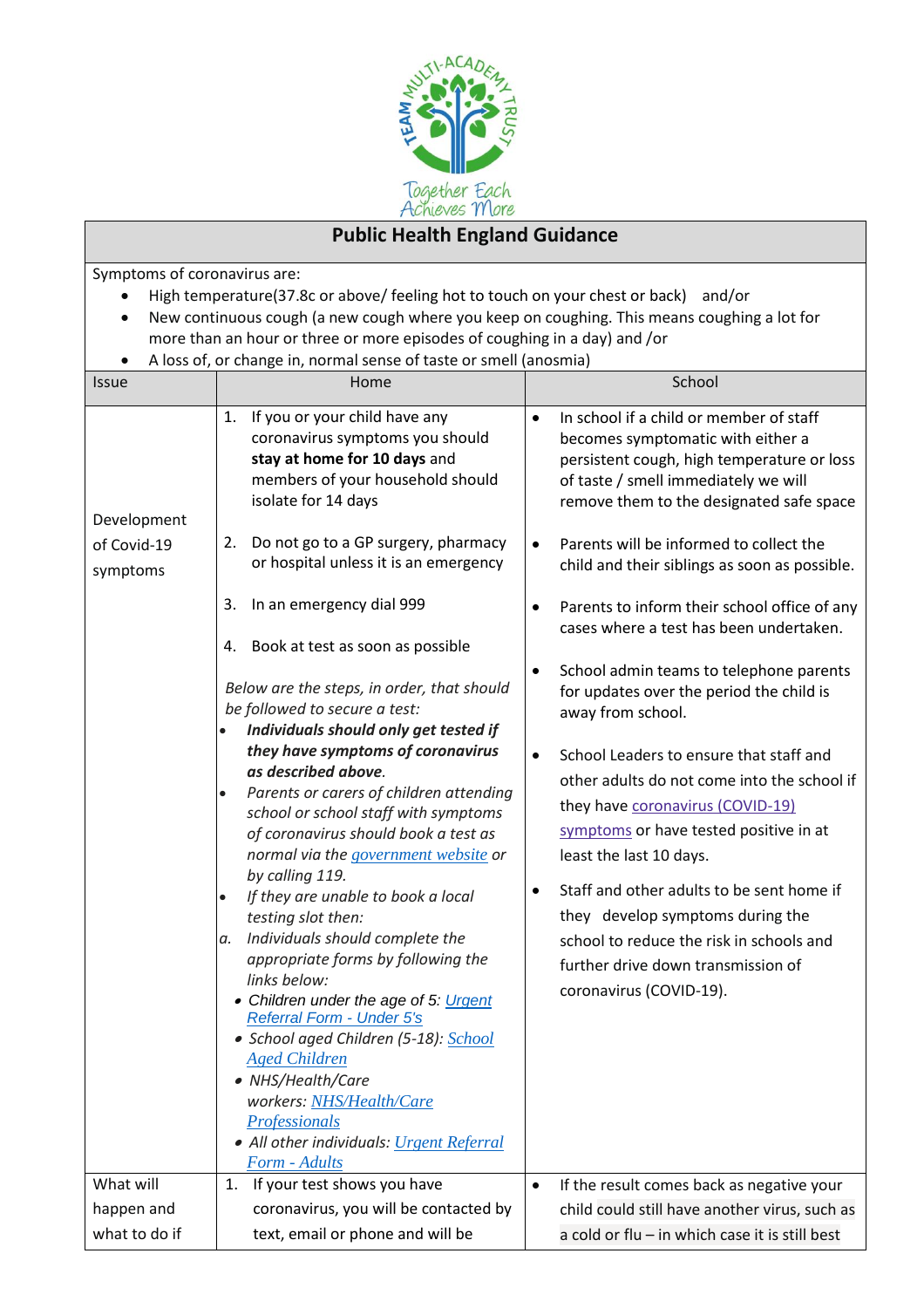

| your test shows             | asked to provide information about                                               | to avoid contact with other people until                                                  |
|-----------------------------|----------------------------------------------------------------------------------|-------------------------------------------------------------------------------------------|
| you have                    | the people you have been close to                                                | they are feeling better and well enough to                                                |
| coronavirus                 | recently. After 10 days if you still                                             | come to school.                                                                           |
|                             | have a high temperature, you must                                                | If the result is positive please ensure you                                               |
|                             | stay home and away from people                                                   | telephone the school office immediately.                                                  |
|                             | until you feel better.                                                           |                                                                                           |
|                             | After 10 days if you only have a<br>2.                                           | Once notified of a positive result the                                                    |
|                             | cough and/or loss of sense of taste or                                           | school will contact the local health                                                      |
|                             | smell you don't have to stay home                                                | protection team.                                                                          |
|                             | and away from people any more                                                    |                                                                                           |
|                             | Everyone else you share your house                                               | The health protection team will work with<br>٠<br>schools in this situation to guide them |
|                             | with must still stay home because                                                | through the actions they need to take.                                                    |
|                             | they might have caught the virus but                                             | Based on the advice from the health                                                       |
|                             | not be showing symptoms yet                                                      | protection team, schools must send home                                                   |
|                             | They must stay at home for 14 days<br>3.                                         | those people who have been in close<br>contact with the person who has tested             |
|                             | from the first day you felt poorly                                               | positive, advising them to self-isolate for                                               |
|                             | even if they feel well                                                           | 14 days since they were last in close                                                     |
|                             |                                                                                  | contact with that person when they were                                                   |
|                             |                                                                                  | infectious.                                                                               |
|                             |                                                                                  | After the 10 day isolation period please<br>$\bullet$                                     |
|                             |                                                                                  | contact the school to discuss how the                                                     |
|                             |                                                                                  | pupil can be reintegrated safely to school.                                               |
|                             |                                                                                  |                                                                                           |
| What to do if               | If someone you share your home with<br>1.<br>has signs of coronavirus you should |                                                                                           |
| someone you                 |                                                                                  |                                                                                           |
| share your<br>home with has | stay at home for 14 days This is                                                 |                                                                                           |
| Covid-19                    | whether you have coronavirus<br>symptoms or not If you then start to             |                                                                                           |
| symptoms                    | have coronavirus symptoms yourself,                                              |                                                                                           |
|                             | you should stay at home and not meet                                             |                                                                                           |
|                             | up with other people for 10 days from                                            |                                                                                           |
|                             | when your symptoms started                                                       |                                                                                           |
|                             |                                                                                  |                                                                                           |

Further information is available at [https://www.nhs.uk/conditions/coronavirus](https://www.nhs.uk/conditions/coronavirus-covid-19/)[covid-19/](https://www.nhs.uk/conditions/coronavirus-covid-19/)